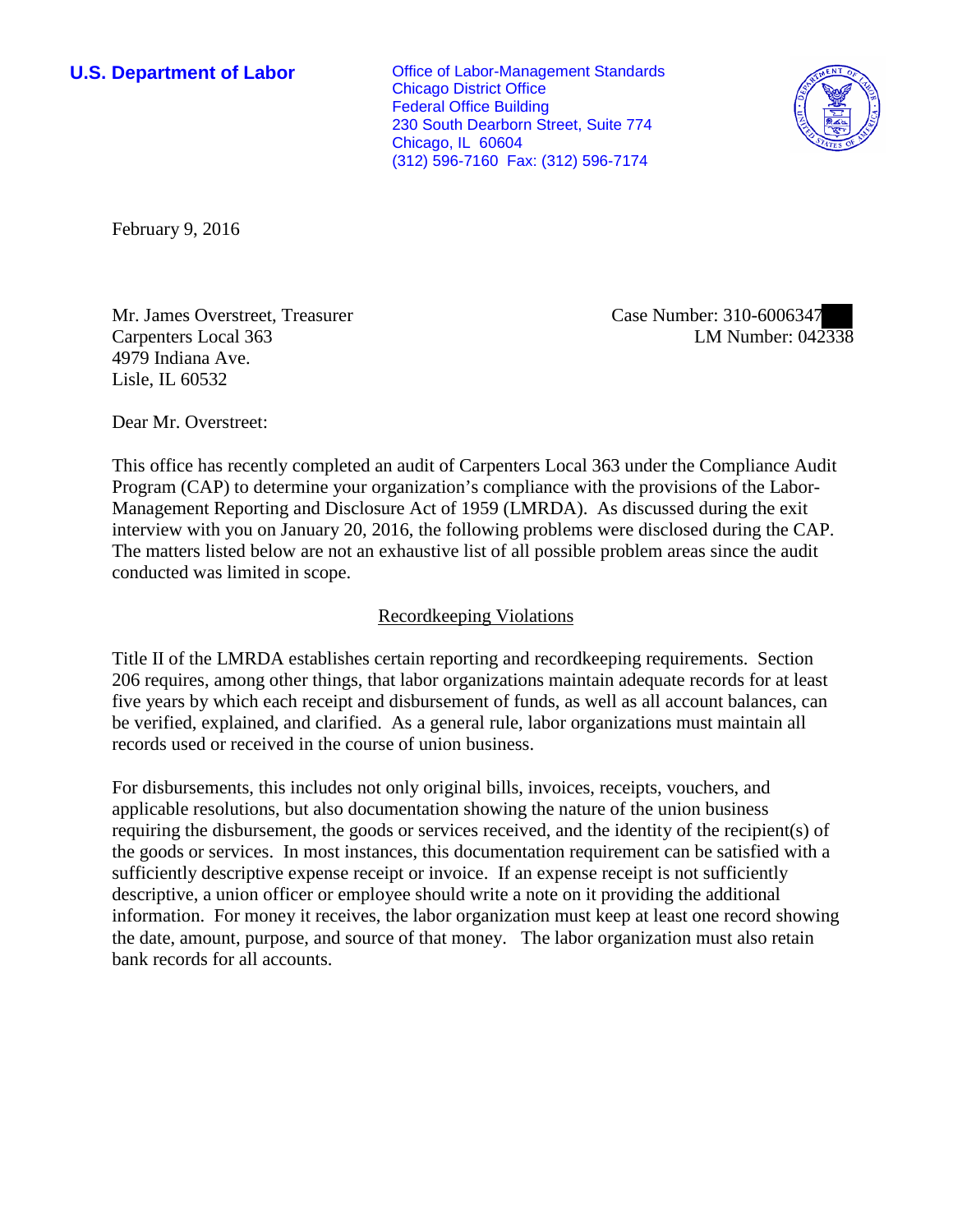The audit of Local 363's records for fiscal year ending June 30, 2015, revealed the following recordkeeping violation:

Receipt Dates Not Recorded

Entries in Local 363's receipts journal reflect the date the union deposited money, but not the date money was received. As a result, the union erroneously recorded at least \$4,561.00 in July 2014 that was received in June 2014 and recorded at least \$3,388.00 in July 2015 that was received in June 2015. Union receipts records must show the date of receipt. The date of receipt is required to verify, explain, or clarify amounts required to be reported in Statement B (Receipts and Disbursements) of the LM-3. The LM-3 instructions for Statement B state that the labor organization must record receipts when it actually receives money and disbursements when it actually pays out money. Although the receipt dates were not properly recorded in the receipts journal, it appears that the money received during the audit period was properly recorded on Form LM-3 for fiscal year ending June 30, 2015.

Based on your assurance that Local 363 will retain adequate documentation in the future, OLMS will take no further enforcement action at this time regarding the above violation.

## Reporting Violations

The audit disclosed a violation of LMRDA Section 201(b), which requires labor organizations to file annual financial reports accurately disclosing their financial condition and operations. The Labor Organization Annual Report (Form LM-3) filed by Local 363 for the fiscal year ended June 30, 2015, was deficient in the following area:

Failure to Properly Report Receipts and Disbursements

The union reported excessive receipts and disbursements totaling at least \$4,149.00 in Statement B (Receipts and Disbursements) by erroneously reporting transfers from its General Account to its Dues Receipts Account. The union paid the dues for all retirees by writing check # dated November 15, 2014 in the amount of \$3,852.00 drawn on the General Account and depositing it into the Dues Receipts Account. The union also paid the monthly \$27.00 dues for the raffle winners at the monthly membership meetings by writing 11 checks totaling at least \$297.00 during the audit period which were drawn on the General Account and deposited into the Dues Receipts Account.

The LM-3 Instructions for Statement B state that transfers between separate bank accounts of the union do not represent the flow of cash in and out of your labor organization and should not be reported as receipts and disbursements of your organization.

Local 363 must file an amended Form LM-3 for the fiscal year ended June 30, 2015, to correct the deficient item discussed above. I encourage Local 363 to complete, sign, and file its report electronically using the Electronic Forms System (EFS) available at the OLMS website at